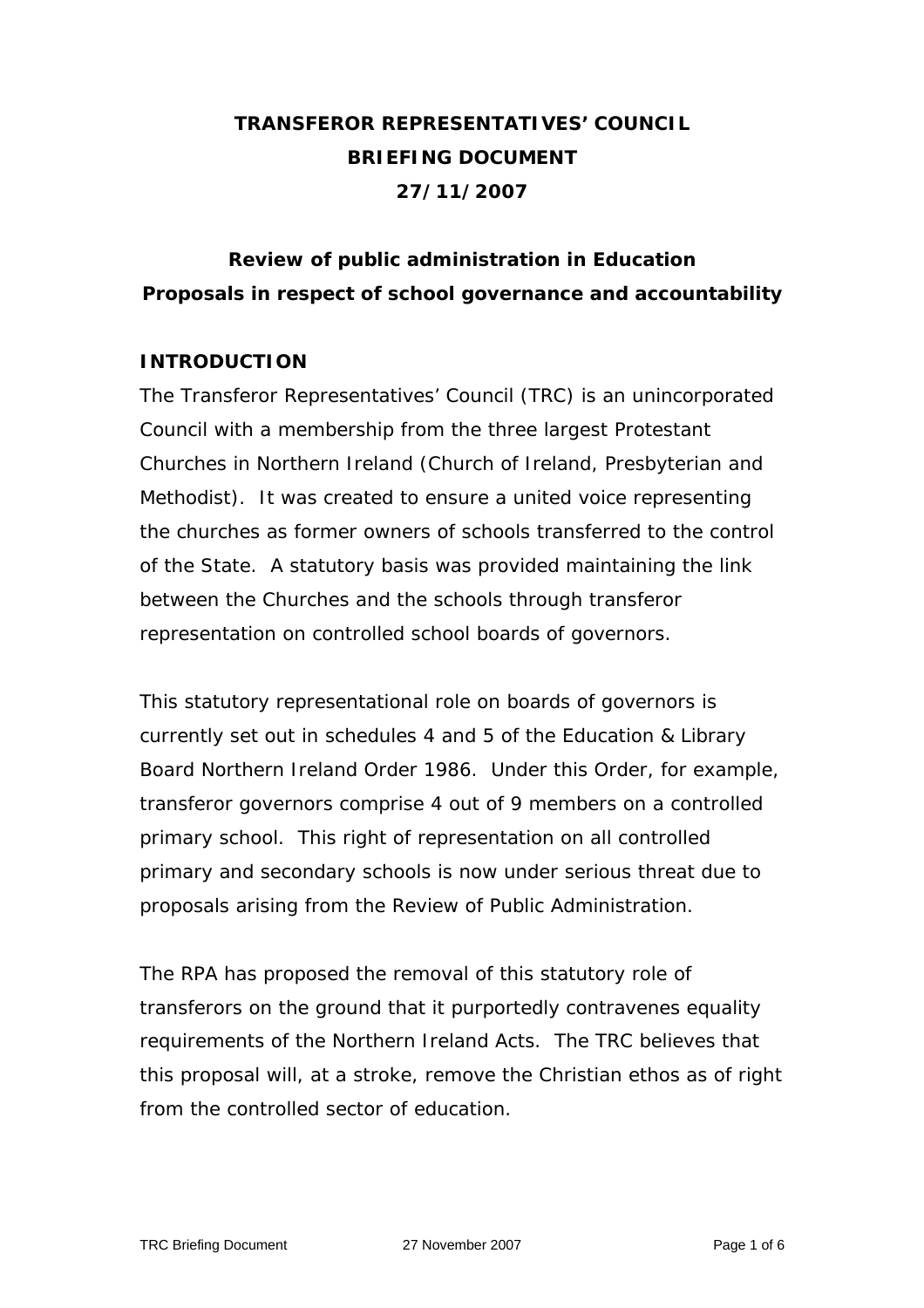The TRC seeks parity of protection for the Christian ethos in schools attended generally by Protestant children, currently enjoyed in the Catholic maintained sector of education.

#### **BACKGROUND AND CONTEXT**

It is the TRC's contention that generally, the education system effectively divides along the two traditional religious and community backgrounds of Northern Ireland. Excluding the Voluntary Grammar sector, the great majority of pupils from a Protestant background attend controlled schools (primary and secondary), many of which developed out of the schools transferred by the Protestant Churches. This was recognised by the Education Act of 1968 when transferors were given rights of nomination to all controlled schools, i.e. both new schools built by the local authorities and those schools which they transferred. Pupils from a Catholic background generally attend Catholic maintained schools, all of which continue to be owned by the Catholic Church.

Since 1993, Catholic schools have received 100% of capital and revenue costs from the State where they have opted under article 28 of the Education (NI) Order 1993 for a reduced number of Trustees on their boards of governors, i.e. 4 out of 9 rather than 6 out of 9. Notwithstanding this funding arrangement, the Catholic Church has been permitted to retain legal ownership of school premises and property and has not been required to transfer the schools to the state.

The effect of the proposed new reforms will be that, whilst a broad Christian ethos will be retained in Catholic schools, it will no longer be reflected in schools which pupils from the Protestant tradition will attend. Catholic schools will continue as of legal right to have faith representatives on Boards of Governors, however schools attended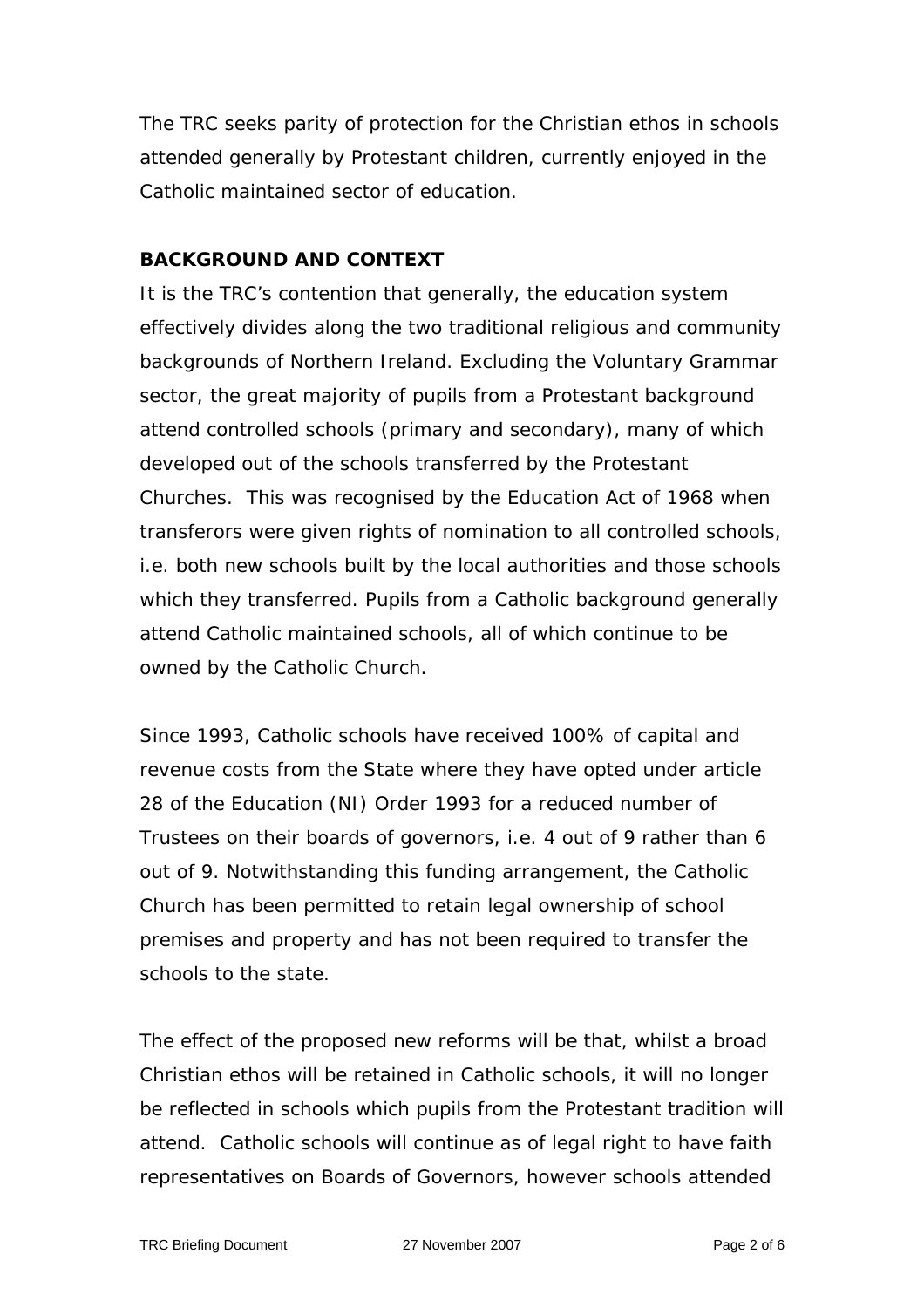mainly by Protestant pupils, will be prohibited by law from having any official Church representation.

The TRC is entirely supportive of the right of Catholic schools to safeguard and protect their Christian ethos in the context of identical funding. All it seeks is that comparative arrangements make reasonable and equitable alternative provision for the Protestant churches to continue to carry out the role they have always played in education.

## **RECENT DEVELOPMENTS**

Since it became aware of the proposed RPA reforms affecting governance, the TRC has raised its concerns with the Department of Education and in the absence of reassurance about this issue, has also retained legal advisors.

In the context of correspondence with the Permanent Secretary a reply of 5 November 2007 has advised that

*"legislation affecting the position of transferor representatives in this context will not be in place before the next reconstitution of school Boards of Governors which is effective from 2009/10 school year. It will however be operative in time for the following reconstitution of School Board of Governors which will be effective from 2013/14 school year. I will of course make arrangements to consult the Transferors Representatives Council about this issue before any new legislation is put in place".* 

According to paragraph 8 of chapter 1 of the Consolidated Policy Paper (No. 21), since published by the Department, the TRC understands that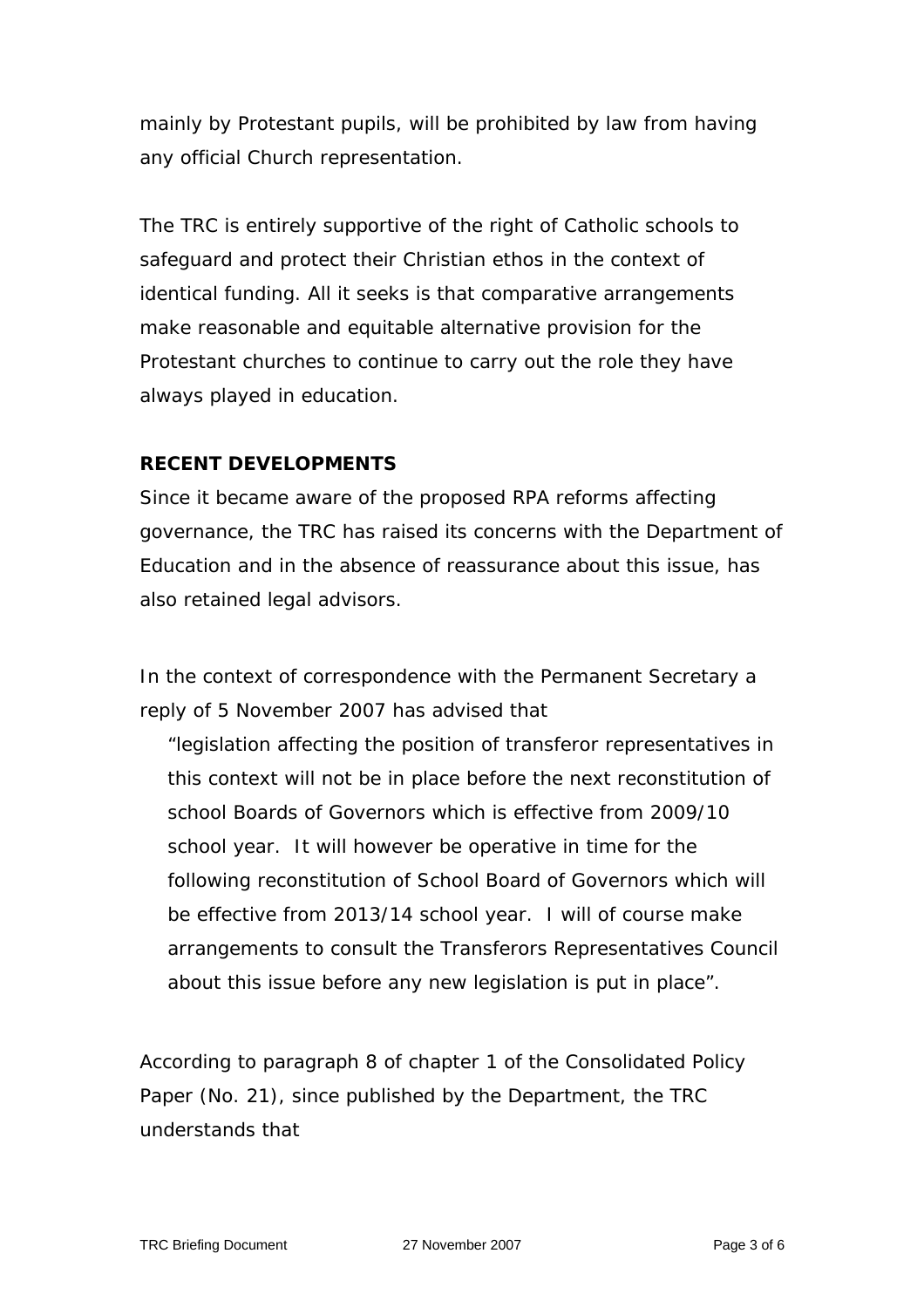*"two substantial pieces of legislation to secure a phased approach to implementation" will be brought forward by the department. "The first Bill will focus on structural reform – the establishment of the Education and Skills Authority (ESA) including the transfer of staff, functions, assets and liabilities from the existing organisations, and will be brought forward later this year with a view to having the ESA operational by April 2009 at the latest. The second Bill to be brought forward a year later, will focus on 4 key areas that require further development work:* 

- *Area based planning of the schools estate;*
- *The employing authority role;*
- *The reconstitution of boards of governors;*
- *Ownership of controlled schools".*

Current indications are that the Education Committee could have sight of a draft of the first Bill before Jan 2008. Currently the Department is consulting on and equality screening policy paper No.21. According to policy paper 21, the disappearance of a Protestant voice as of right from the controlled sector will not be affected by the first Bill. It is however not clear what the Government proposes for the ownership of the controlled sector and how the present arrangements for the appointment of school governors will be retained in the period between the passage of the first and second Bills. The Department has advised that it will not be consulting on the formulation of the draft first Bill.

## **TRC CONCERN**

The TRC is concerned that there may not be clarity on this issue until the first Bill is published. The first Bill will be submitted to the Executive, to be introduced in January/February 2008 so that it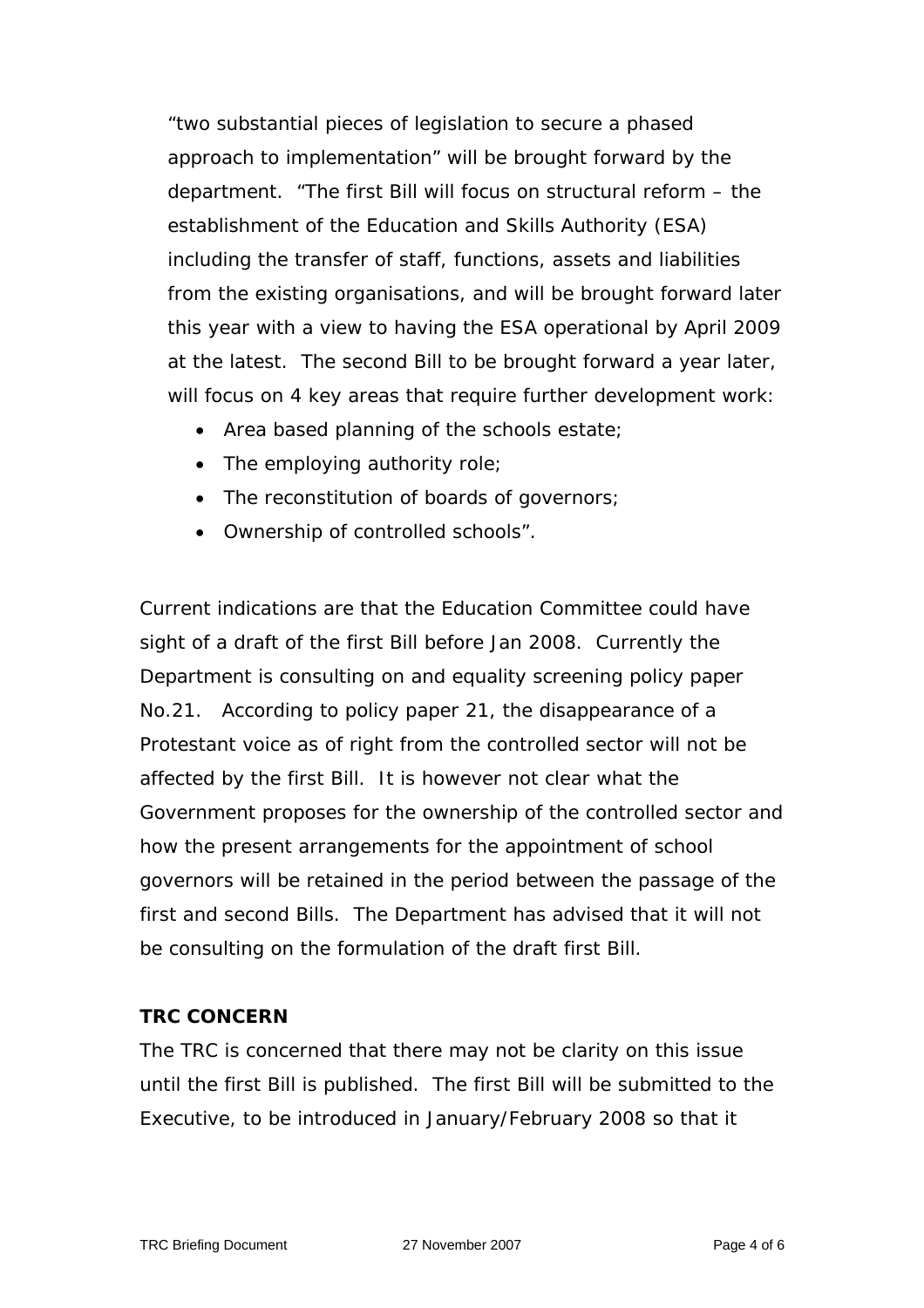reaches the Committee stage before the Summer recess with a royal assent in time for 1<sup>st</sup> April 2009 or earlier.

Whilst the Department may consider that the issue of governance will not be affected until the second Bill, in light of the uncertainty of its legal advice and the insensitivity about the ethos in the controlled sector apparent from paper No. 21, the TRC has no confidence that it has received unequivocal reassurance that the Christian ethos which it seeks to protect will continue to be safeguarded under the new RPA framework.

#### **THE WAY FORWARD**

 The TRC therefore feels it now has no option but to seek to garner support to protect this Christian ethos which has contributed to the maintenance of a high educational standard in Northern Ireland and which it believes has widespread support among parents and the community generally. In that regard the TRC has been considering its options in relation to safeguarding the current position.

Firstly, The TRC urges the Education Committee to obtain from the Department written and urgent clarification of specifically how it has protected the Christian ethos in the controlled sector within the draft of the 1<sup>st</sup> Bill.

Secondly, in the event that the Committee is not satisfied with the reassurance that the Bill will safeguard the position, the TRC requests the Committee along with their MLA colleagues to present a Petition of Concern to prevent passage of any legislation which will in this regard, destroy parity of treatment with the Catholic Church by removing statutory protection of a Christian ethos from the sector of schools educating children mainly from the Protestant community.